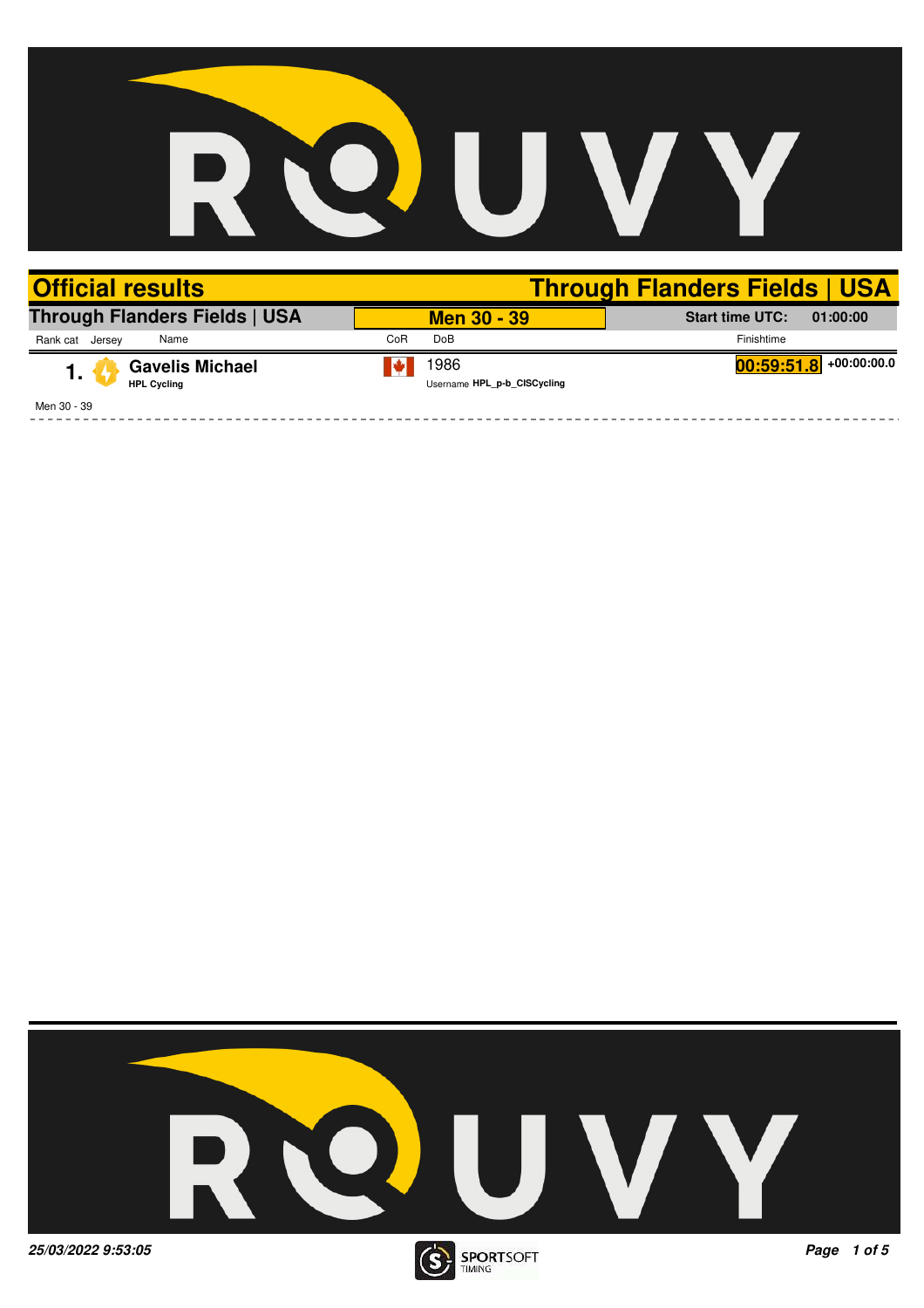| <b>Through Flanders Fields   USA</b>           |               | <b>Men 40 - 49</b>                     | <b>Start time UTC:</b>   | 01:00:00      |
|------------------------------------------------|---------------|----------------------------------------|--------------------------|---------------|
| Name<br>Rank cat Jersey                        | CoR           | <b>DoB</b>                             | Finishtime               |               |
| On_Miles JuanC<br>1.<br>On-Miles               |               | 1976<br>Username Juankglobal           | 01:03:48.0               | $+00:00:00.0$ |
| Men 40 - 49                                    |               |                                        |                          |               |
| <b>Stallan Dave</b><br>2.<br>Ridge gravel wear | $\frac{1}{2}$ | 1981<br>Username Ridge Gravel Wear     | $01:06:10.3$ +00:02:22.3 |               |
| Men 40 - 49                                    |               |                                        |                          |               |
| <b>Murray Sean</b><br>3. 淼                     | aik ∴         | 1982<br>Username muzzycuzzie           | $01:08:57.9$ +00:05:09.8 |               |
| Men 40 - 49                                    |               |                                        |                          |               |
| Frn Lgz<br>4. 淼                                |               | 1976<br>Username Rigoletto loves opera | $01:20:32.6$ +00:16:44.5 |               |
| Men 40 - 49                                    |               |                                        |                          |               |
| <b>Jorczak Kevin</b><br><b>UKRAINE</b><br>5.   |               | 1980<br>Username kjorczak              | $01:21:04.9$ +00:17:16.8 |               |
| Men 40 - 49                                    |               |                                        |                          |               |
| <b>Chady John</b><br>$\left($ GF $\right)$     |               | 1974<br>Username jchady                | <b>DNF</b>               |               |
| Men 40 - 49                                    |               |                                        |                          |               |



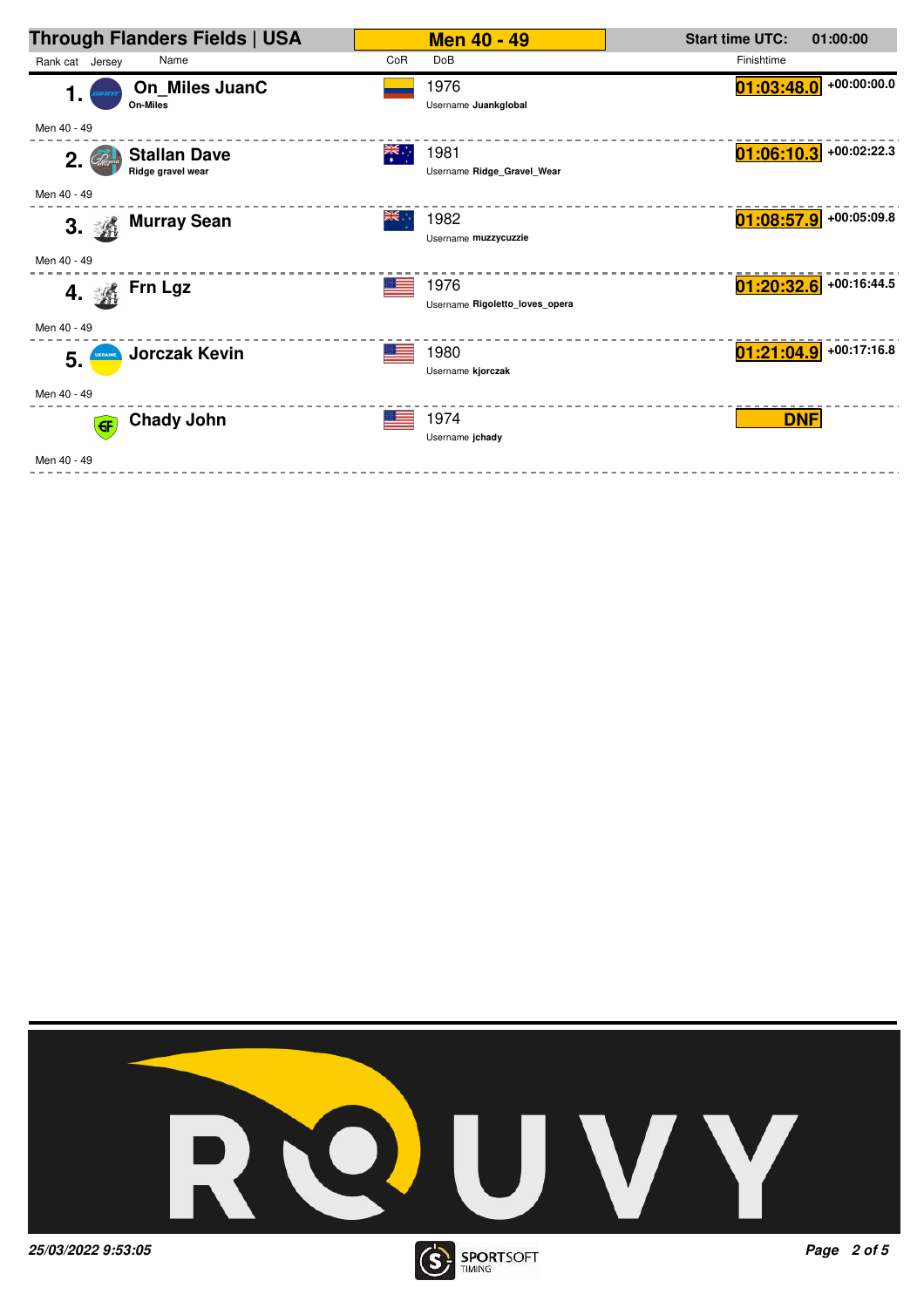| Through Flanders Fields   USA | <b>Men 50 - 59</b>            | <b>Start time UTC:</b><br>01:00:00 |
|-------------------------------|-------------------------------|------------------------------------|
| Rank cat<br>Name<br>Jersev    | Do <sub>B</sub><br>CoR        | Finishtime                         |
| 1. Austin BRIAN               | ▒.∴<br>1965<br>Username Pogel | $01:11:38.0$ +00:00:00.0           |
| Men 50 - 59                   |                               |                                    |



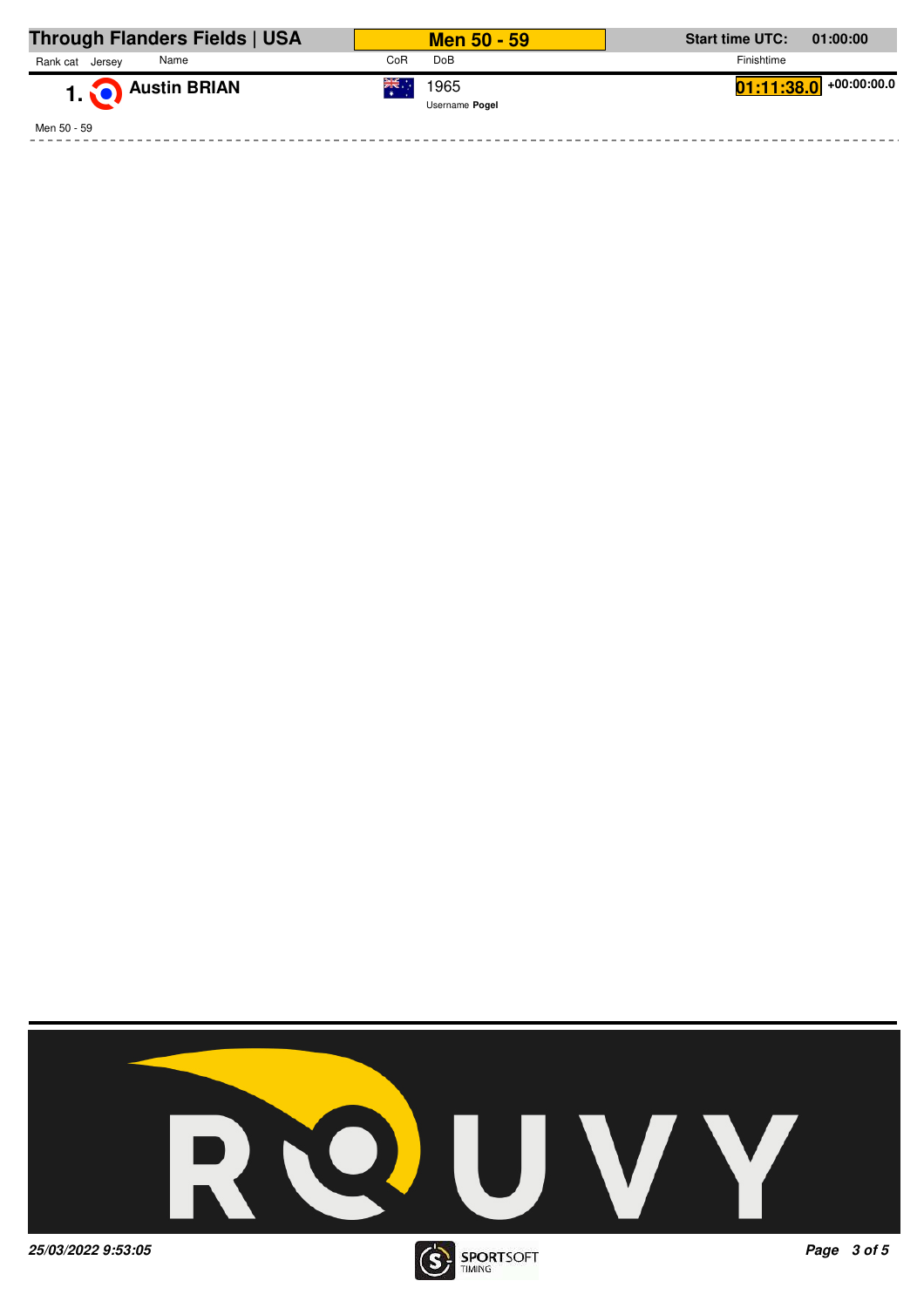| Through Flanders Fields   USA | <b>Men 60 - 69</b>      | <b>Start time UTC:</b><br>01:00:00 |
|-------------------------------|-------------------------|------------------------------------|
| Rank cat<br>Name<br>Jersev    | Do <sub>B</sub><br>CoR  | Finishtime                         |
| 1. <sup>2</sup> Szeto Ronald  | 1962<br>Username ronski | $01:16:09.9$ +00:00:00.0           |
| Men 60 - 69                   |                         |                                    |